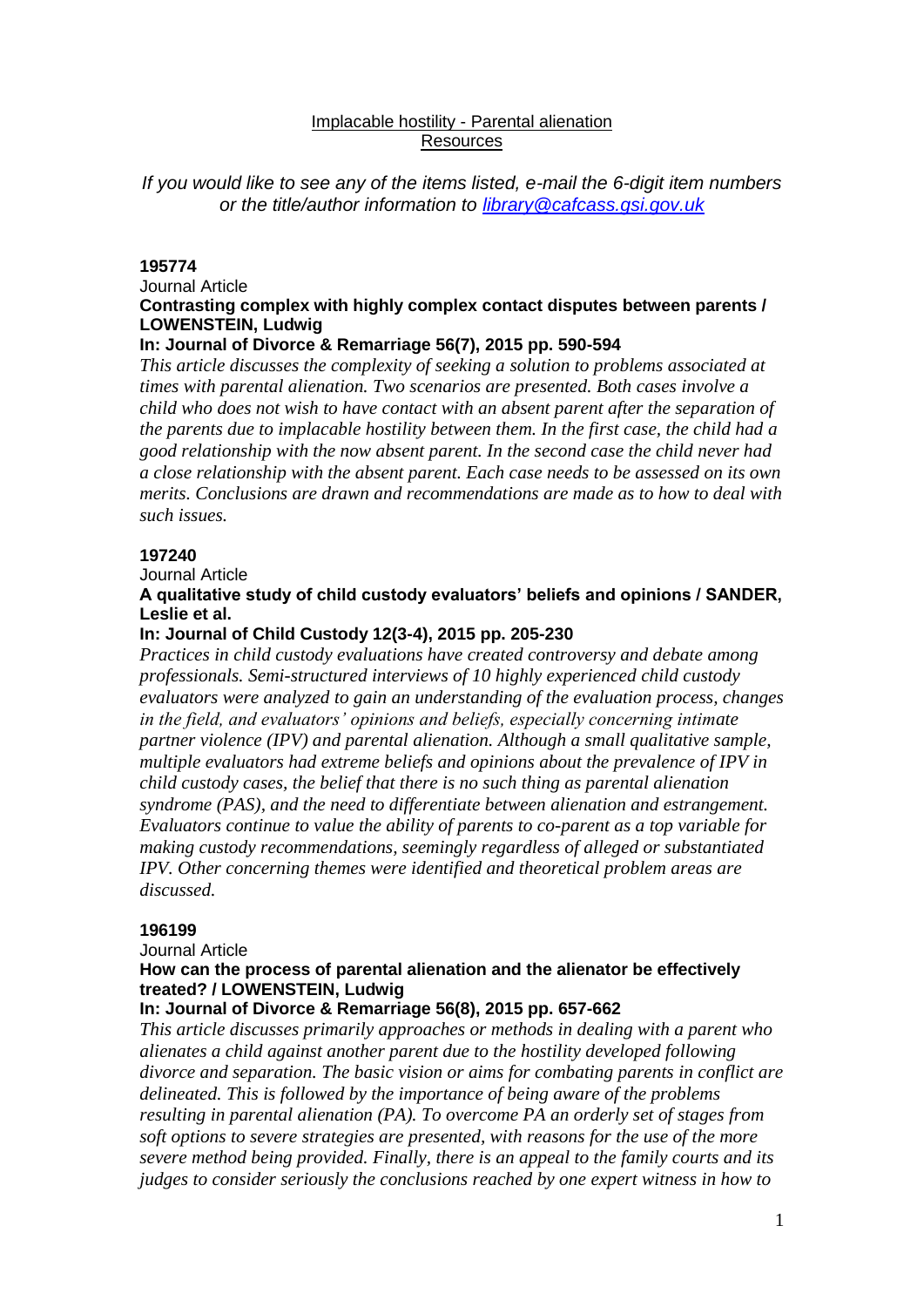*combat PA by considering first and foremost the short- and long-term needs of the child and secondarily the alienated parent.*

#### **194418**

#### Journal Article

#### **Are children susceptible to manipulation? The best interest of children and their testimony / CLEMENTE, Miguel & PADILLA-RACERO, Dolores In: Children and Youth Services Review 51; April 2015 pp. 101-107**

*In Richard Gardner's proposed parental alienation syndrome, children reject contact with the noncustodial parent due to manipulation from the custodial parent. We investigated whether children are, in fact, easily manipulated, and how. Half of a sample of children ages 6 to 12 witnessed an incident of verbal aggression, while the other half did not. All were asked to report what happened. Half were then subjected to high pressure, stating that the aggressor would be their future teacher. Subjects were furthermore told that the perpetrator was either a good person or a bad person. After these two manipulations they reported again what they had witnessed. The results indicate that children rarely lie, and that although 40% of those who witnessed nothing created a false memory of an aggressive incident, this outcome was not influenced by the degree of pressure or positive or negative manipulation. We found no significant differences based on gender or age. We conclude that Gardner's ideas about parental alienation syndrome, and in particular the ease of parental manipulation of children, were not empirically verified. We recommend that this concept not be used in the legal system*

#### **190135**

Journal Article

#### **Understanding and working with the alienated child / WOODALL, Karen In: Seen and Heard 24(2), June 2014 pp. 37-48**

*This article looks at how parental alienation can be dealt with. The author argues that deeper assessment, therapeutic support and robust judicial control are almost always necessary in cases of parental alienation, alongside child-focused interventions.*

#### **189669**

# Journal Article

#### **Exploring the lived experiences of psychologists working with parental alienation syndrome / VILJOEN, Marile & VAN RENSBURG, Esme In: Journal of Divorce & Remarriage 55(4), 2014 pp. 253-275**

*Divorce is a common modern phenomenon. Changes in legislation to support the best-interest-of-the-child principle are argued to have escalated conflict between parents during custody disputes. Parental alienation syndrome (PAS) is a controversial concept in high-conflict divorces and has received both praise and criticism over the past 2 decades. This study explores the experiences of psychologists working with PAS in private practice. A snowball sample (n = 8) of psychologists willingly participated in the study. Data collection took place by means of in-depth interviews. Transcribed data were analyzed by means of thematic analysis, and themes and subthemes were derived. The 2 main categories that emerged were the participants' general understanding of PAS and the operational and practical experiences working with PAS. The participants working with PAS referred to it as complex and destructive. The involvement of lawyers, parental pathology, and legislation all contribute to the complex task of intervening in cases where PAS is present. The impact of working with such a complex phenomenon has emotional effects like self-doubt, disappointment, and anxiety. In some cases, this resulted in an active decision on the part of the psychologist not to work with forensic cases any more.*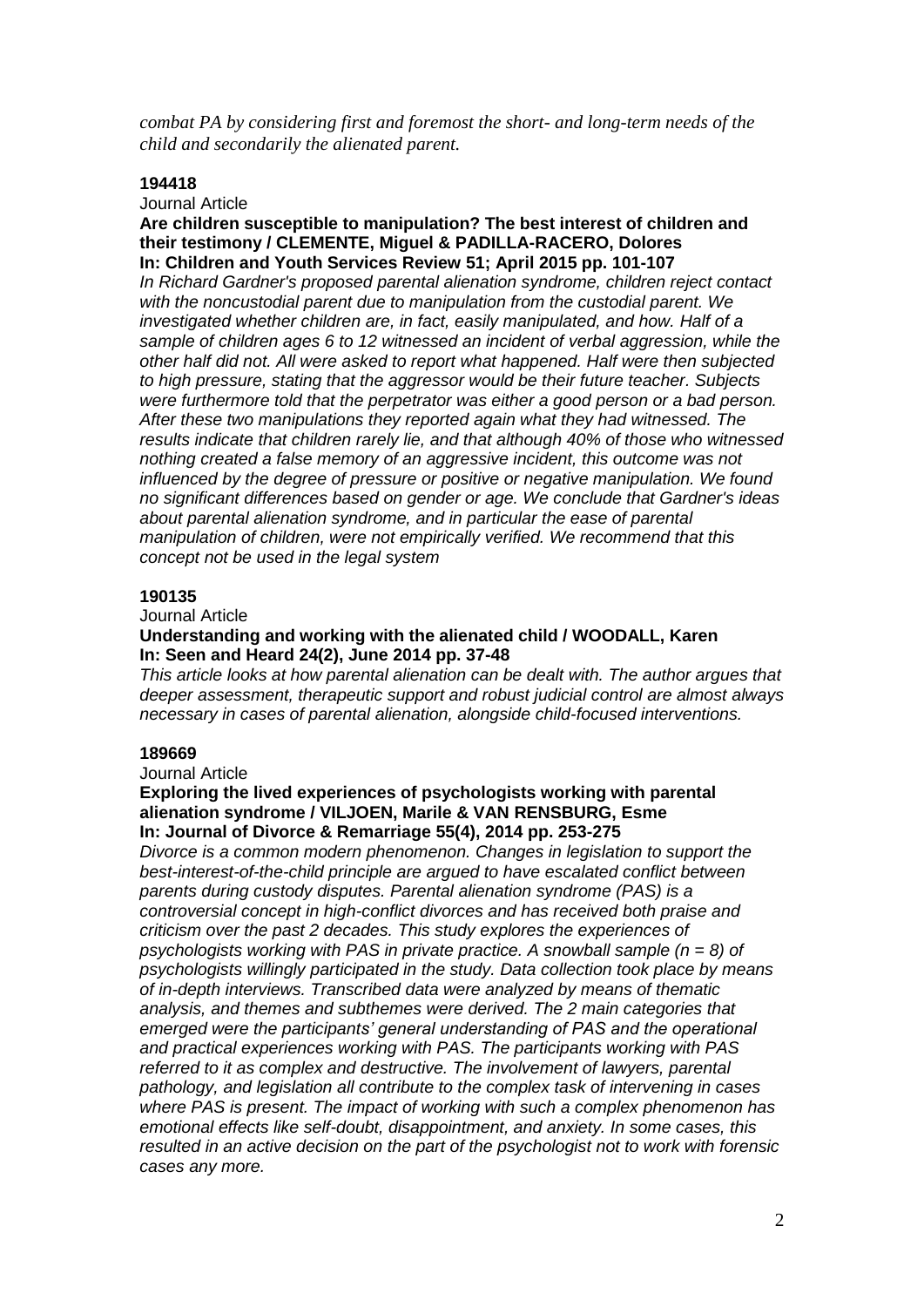Journal Article

# **Parental alienation gradient: strategies for a syndrome / LOPEZ, Teresa Junco; IGLESIAS, Victoria & GARCIA, Paula Fern'ndez**

## **In: American Journal of Family Therapy 42(3), 2014 pp. 217-231**

*Two factors were analyzed in 72 divorced couples: the fact of having custody of the children or not, and the sex of the parent granted the custody. These factors influence the use of 27 different alienation strategies selected for study by the authors. The results show that the fact of having custody or not affects the number and type of alienation strategies used, whereas sex of the parent with custody only appears to affect the kinds of strategies used. This marks a qualitative difference between custody-holding men and women in relation to the way they exercise alienation.*

# **189183**

Journal Article

## **The chameleon child: children as actors in the high conflict divorce drama / GARBER, Benjamin**

## **In: Journal of Child Custody 11(1), 2014 pp. 25-40**

*Contemporary theory asserts that children become triangulated into their parents' conflicts due to alienation, estrangement, and enmeshment. These dynamics account for some children's alliance with one parent and rejection of the other. The present article suggests that the child's innate need to adapt and the caregivers' corresponding needs for confirmation together create an additional dynamic that must be considered as part of any family system evaluation. The "chameleon child" engages in necessary and natural short-term adaptive behaviors at unknown developmental costs. An observational protocol is described with which evaluators can begin to distinguish among these dynamics. Case illustrations are provided.*

### **189939**

#### Books/Monographs **Working with alienated children and families: a clinical guidebook / BAKER, Amy & SAUBER, S Richard**

### **New York, NY: Routledge, 2013**

*This edited volume is written by and for mental health professionals who work directly with alienated children and their parents. The chapters are written by leaders in the field, all of whom know how vexing parental alienation can be for mental health professionals. No matter how the professional intersects with families affected by alienation, be it through individual treatment, reunification therapy, a school setting, or support groups, he or she needs to consider how to make proper assessments, how to guard against bias, and when and how to involve the court system, among other challenges. The clinical interventions presented in this book will help professionals answer these questions and help them to help their clients. The authors present a range of clinical options such as parent education, psychoeducational programs for children, and reunification programs for children and parents.*

### **187335**

### Journal Article

## **Is the concept of parental alienation a meaningful one? / LOWENSTEIN, Ludwig In: Journal of Divorce & Remarriage 54(8), 2013 PP. 658-667**

*Many members of the judiciary do not yet accept the concept of parental alienation (PA) or parental alienation syndrome (PAS). It has not as yet been included in the Diagnostic and Statistical Manual of Mental Disorders–5 or International*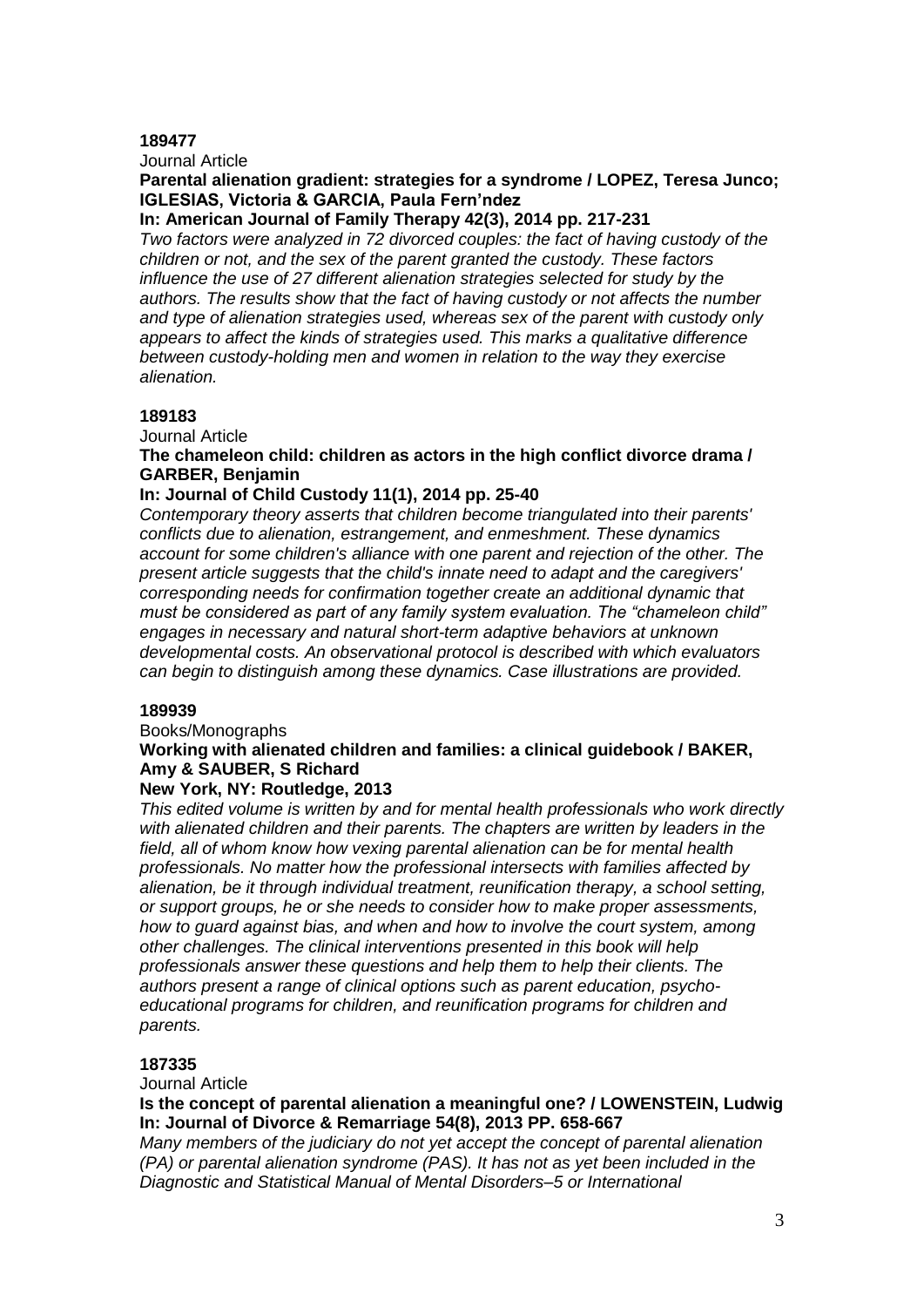*Classification of Diseases–11. This article discusses the concept of PA as meaningful and resulting from serious conflict before, during, and after separation of parents. It results in a child failing to have good contact with the now absent parent, despite the fact that the child previously had a good relationship with that parent. The concept of PA is defined and is differentiated into types. The behavior of the alienator and the alienated parent is described. The incidence, symptoms, and diagnosis of PA is also delineated, as are the long-term effects and treatment of PA.*

#### **186487**

Journal Article **Enforcing child contact orders: are the family courts getting it right? / TRINDER, Liz; MACLEOD, Alison, PEARCE, Julia; WOODWARD, Hilary & HUNT, Joan**

### **In: Family Law 43(9), September 2013 pp. 1145-1149**

*There are long-standing concerns that courts fail to enforce their own orders in child contact cases following parental separation. Part of the problem has been that the available sanctions - fines, imprisonment or change of the child's residence - may be impractical or contrary to the child's welfare. The Children and Adoption Act 2006 sought to address this by introducing a new sanction of unpaid work (community service) for a defaulting parent. This new sanction has been rarely used. The Coalition government is now considering other policy options. To date, however, there has been no research on enforcement to inform policy-makers about the nature of the cases or the approach of the family courts. This article summarises findings from the first ever empirical study of enforcement in England based on analysis of 215 enforcement cases. It finds that most enforcement cases are about mutual conflict, risk and child refusal of contact rather than implacable hostility of the resident parent. The courts generally take an appropriately problem-solving rather than a punitive approach to these cases. There is no evidence that further punitive sanctions would be more widely used or more appropriate or more effective*

#### **181311**

#### Books/Monographs

**Children who resist postseparation parental contact: a differential approach for legal and mental health professionals / FIDLER, Barbara Jo; BALA, Nicholas & SAINI, Michael**

# **New York, NY: Oxford University Press, 2013**

*Interest in the problem of children who resist contact with or become alienated from a parent after separation or divorce is growing, due in part to parents' increasing frustrations with the apparent ineffectiveness of the legal system in handling these unique cases. There is a need for legal and mental health professionals to improve their understanding of, and response to, this polarizing social dynamic. Children Who Resist Post-Separation Parental Contact is a critical, empirically based review of parental alienation that integrates the best research evidence with clinical insight from interviews with leading scholars and practitioners. The authors - Fidler, Bala, and Saini - a psychologist, a lawyer and a social worker, are an multidisciplinary team who draw upon the growing body of mental health and legal literature to summarize the historical development and controversies surrounding the concept of "alienation" and explain the causes, dynamics, and differentiation of various types of parent-child relationship issues. The authors review research on prevalence, risk*  factors, indicators, assessment, and measurement to form a conceptual integration of *multiple factors relevant to the etiology and maintenance of the problem of strained parent-child relationships. A differential approach to assessment and intervention is provided. Children's rights, the role of their wishes and preferences in legal proceedings, and the short- and long-term impact of parental alienation are also discussed. Considering legal, clinical, prevention, and intervention strategies, and*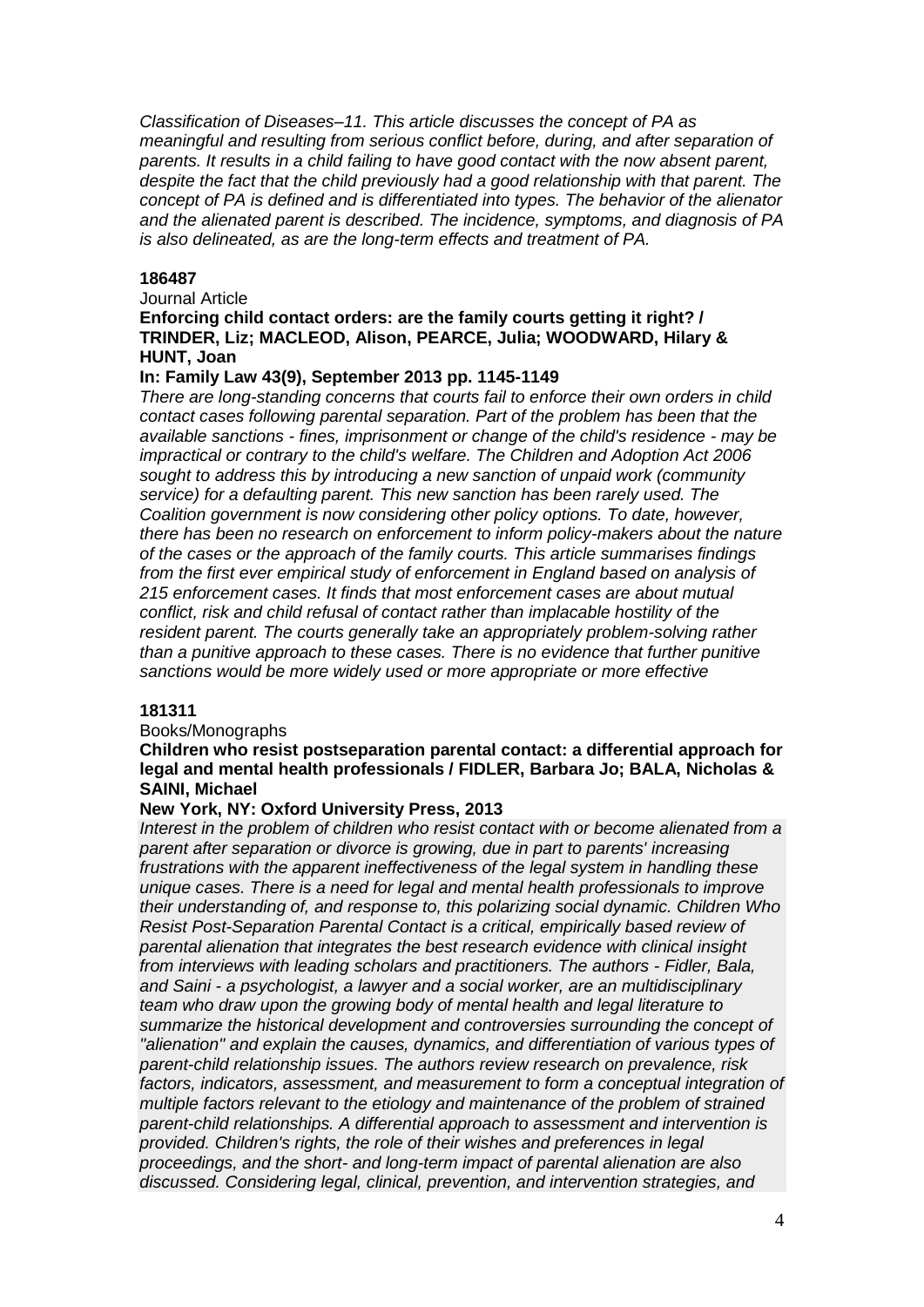*concluding with recommendations for practice, research, and policy, this book is a much-needed resource for mental health professionals, judges, family lawyers, child protection workers, mediators, and others who work with families dealing with divorce, separation, and child custody issues.*

#### **186939**

Journal Article

#### **The attitude of the Shari'a courts to parental alienation syndrome: understanding the dynamics of the syndrome in Arab society / GITH, Emad In: Journal of Divorce & Remarriage 54(7), 2013 pp. 537-549**

*In addition to the many factors leading to parental alienation syndrome (PAS), including the narcissistic injury felt by the abandoned parent, or the custodial parent's personal difficulty, there are further factors unique to Arab society—including strong influence by the extended family on the child. Although all the components of PAS exist and are well known to the shari'a courts, no parallel concept is found in the Arab legal lexicon. This article presents 1 case of a shari'a court hearing that illustrates this phenomenon. The conclusions indicate that the shari'a court considers this a serious phenomenon and sees coping with the situation as an essential and preliminary condition to the custody hearing.*

### **182532**

### Journal Article

**Is parental alienation disorder a valid concept? Not according to scientific evidence. A review of parental alienation, DSM-5 and ICD-11 by William Bernet PEPITON, M Brianna et al.**

### **In: Journal of Child Sexual Abuse 21(2), 2012 pp. 244-253**

*This article reviews a recent book arguing how a concept known as parental alienation syndrome—now parental alienation disorder—should be included in official psychiatric/psychological and medical classification diagnostic manuals. Anecdotal cases and opinion are presented as research and scientific evidence, and stories are presented as research studies. In addition, the book often contradicts itself in different sections. The author is not familiar with scientific methodology, confuses various statistical and research procedures and terminology, and thus misleads the reader in trying to promote this theory. This book's claim that it is the most comprehensive compilation of the evidence supporting parental alienation disorder/parental alienation syndrome is false, and it is not recommended by the reviewers.*

### **180726**

#### Journal Article

### **The experience of motherhood for alienated mothers / FINZI-DOTTAN, Ricky; GOLDBLATT, Hadass & COHEN-MASICA, Orlee**

### **In: Child and Family Social Work 17(3), August 2012 pp. 316-325**

*The concept 'parental alienation syndrome' (PAS) refers to child visitation interference with the non-resident parent following divorce. The refusal of children to maintain contact with mothers may be particularly traumatic because of social expectations surrounding women's maternal responsibilities. This qualitative study sought to examine the experience of being an alienated mother, how it impacts her identity as a mother and a woman, as well as its impact on her life as a whole. Data were collected by in-depth semi-structured interviews with 10 women whose children refused any contact with them. Findings revealed a main theme, 'merging vs. detachment', referring to an ongoing struggle that the women had experienced throughout their lives. This consisted of 4 subthemes: marriage as an illusion of salvation from an abusive home; giving birth to a child as compensation for chaotic childhood experiences; husband exploiting and abusing their sense of failing*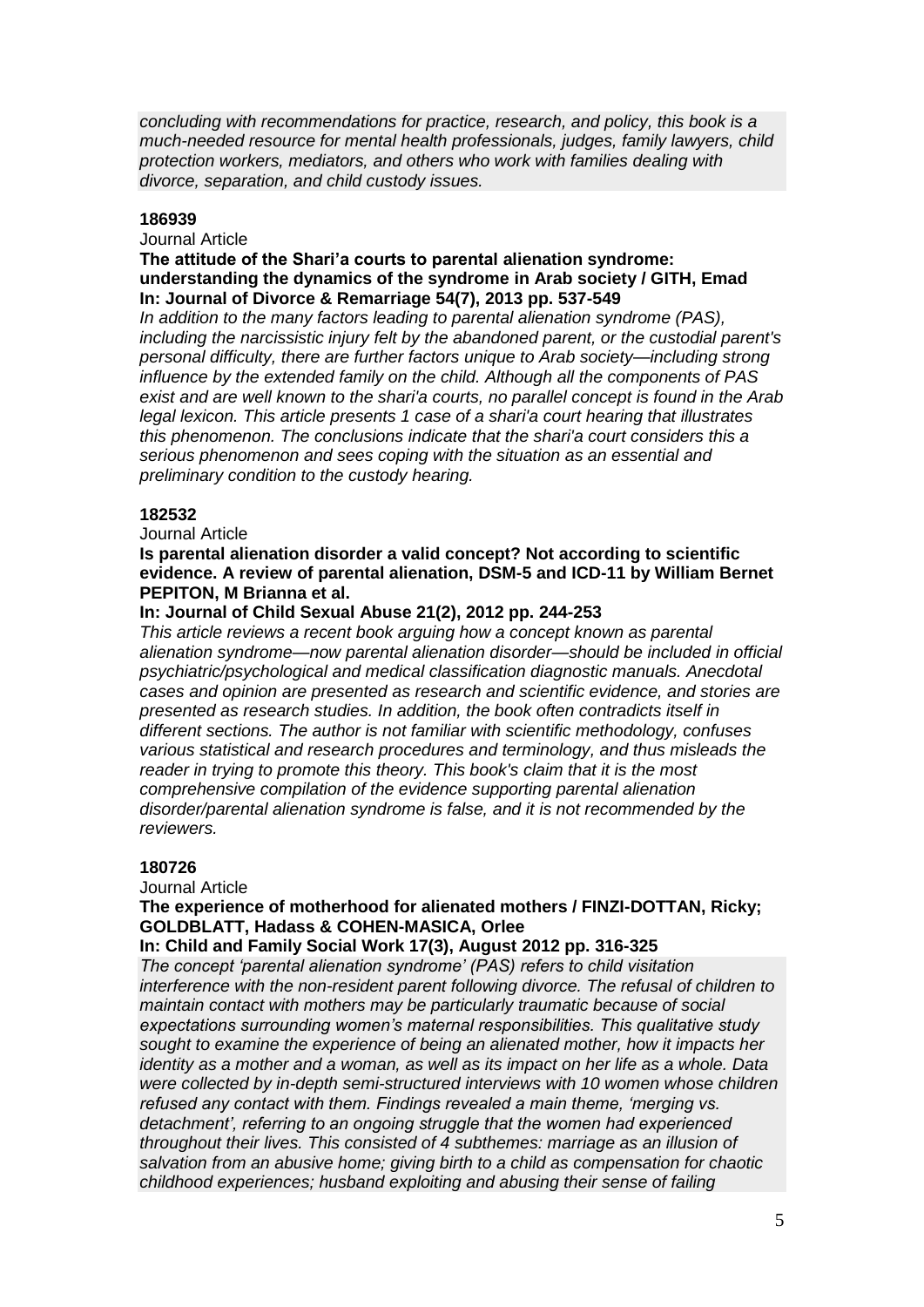*motherhood; and the husband and mother-in-law expelling the mother. These findings were interpreted within the framework of Bowen's theory. The interpretation suggests that impairment in the mothers' and ex-husbands' differentiation of the self is manifest in the shattered mother–child relations and in the mothers' loss of their children in the struggle with their mothers-in-law. Implications for practice are included.*

#### **180031**

Journal Article

# **Child contact disputes between parents and allegations of sex abuse: what does the research say? / LOWENSTEIN, Ludwig**

### **In: Journal of Divorce & Remarriage 53(3), 2012 pp.194-203**

*This article is written by a psychologist practicing in the area of clinical and forensic psychology. He has written widely in the area of child sex abuse, including a book entitled Paedophilia. He has dealt with many cases of parental alienation where sex abuse by one parent has been alleged. The object of this article is to try to provide a way of clarifying whether or not sexual abuse has occurred between an adult and a child, especially when implacable hostility exists between the parents who have parted. It is at such times that many custodial parents make allegations of sexual abuse against a now-absent parent, usually the father, to prevent access. It is important to protect children from actual sex abuse when it has occurred and to prevent this from reoccurring. It is, however, equally important not to allow false sexual allegations against a former partner who might have done nothing wrong but carried out his role as a caring and loving parent. The appendices of the article consist of an inventory that can be used by practitioners to differentiate true from false sex abuse allegations especially in relation to parental alienation conflicts.*

#### **180432**

Books/Monographs

**The essentials of parental alienation syndrome (PAS): it's real, it's here and it hurts / EVANS, Robert & BONE, J Michael**

#### **Palm Harbor, FL: The Center for Human Potential of America, 2011**

*Looks at all aspects of Parental Alienation Syndrome (PAS), making the distinction between PAS and Parental Alienation.*

## **183470**

Journal Article

### **The psychosocial treatment of parental alienation / DARNALL, Douglas In: Child and Adolescent Psychiatric Clinics of North America 20(3), 2011 pp. 479-494**

*Parental alienation occurs in divorces when one parent indoctrinates the child to dislike, fear, and avoid contact with the other parent. Mental health professionals who treat children and adolescents are likely to encounter victims of parental alienation in clinical practice, and it is important to identify and treat these youngsters earlier, when the condition is mild, rather than later, when the parental alienation is almost intractable. This article presents an overview of the treatment of parental alienation, which is called reunification therapy. All the parties involved in the case have a role in the prevention and treatment of parental alienation.*

# **178889**

Journal Article **What if the custodial parent refuses to cooperate with child contact decisions? / LOWENSTEIN, Ludwig**

**In: Journal of Divorce & Remarriage 52(5), 2011 pp. 322-325**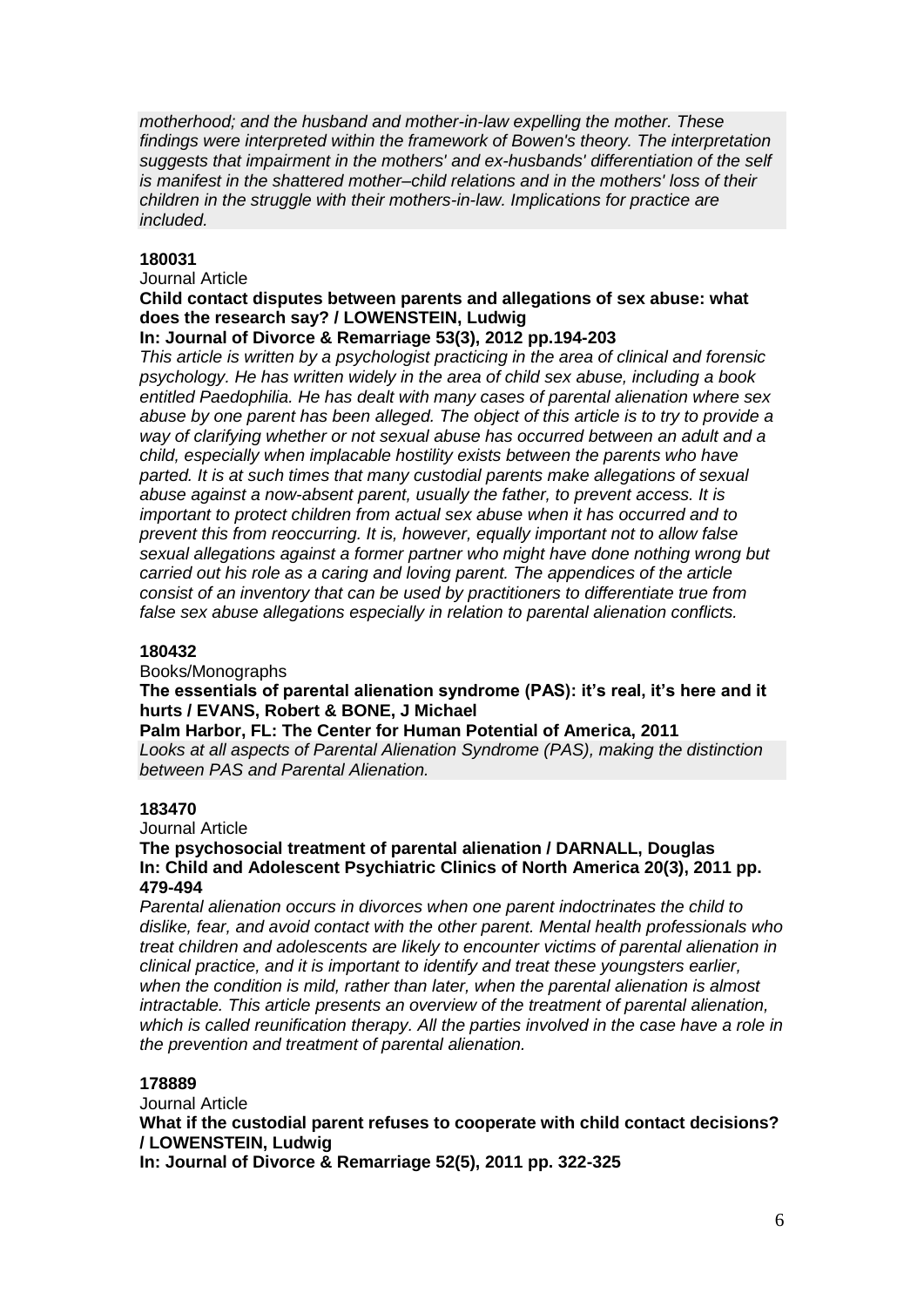*This article considers the failings at present of the judicial system in not being even handed in providing justice for the noncustodial parent, who has for whatever reason been ousted from the relationship and has poor, if any, contact with his or her children. The advice being provided by the current psychologist dealing with such cases is for the judiciary to adopt a much firmer approach. This will lead to the judiciary being respected rather than being considered unjust. The article is concerned with severe parental alienation and provides a solution to the situation to prevent further emotional abuse of children against an absent parent. The author encourages mediation to commence with and then continue when making decisions as to who should have custody of the children who have been emotionally abused via an alienating parent.*

### **177731**

Journal Article

#### **High-conflict contact disputes: evidence of the extreme unreliability of some children's ascertainable wishes and feelings / WEIR, Kirk In: Family Court Review 49(4), October 2011 pp. 788-800**

*This article challenges an increasing orthodoxy regarding the weight which courts might place upon the expressed views of children in a specific situation high-conflict contact disputes. I am a child psychiatrist who acts as an expert witness within the family courts of England & Wales. I have conducted a statistical analysis of cases in which I have conducted assessments of children caught in such disputes between their separated parents. Fifty-eight children met the criteria for inclusion in the study the child's consistent opposition to contact with the non resident parent (NRP), despite the court having determined that there was no good reason to constrain contact. My assessment routinely included attempted observation of the child at a visit with the NRP. Despite their stated views most children had a positive experience in those visits that took place, and despite the fact that most had not seen the NRP for a long time. Overall there was a statistical association between increased resistance to contact and the greater age of the child and the longer the time during which no contact had occurred. However, the responses of children and young people were unpredictable and it was impossible to conclude that apparent maturity or intelligence was a guide to the reliability of their expressed resistance. The possible reasons for this unreliability are discussed. I emphasize that my sample of children is unusual as many of the cases had involved serious, though unfounded, allegations of abuse. In addition most of the children showed indications of having become alienated from the NRP. I conclude that courts might exercise caution when evaluating the views of children and young people in this situation, and emphasises that assessors should consider including at least one observation of the child at a prolonged visit to the NRP. Because of the new orthodoxy some parents may be tempted to misuse their child's right to a voice in court in order to achieve their own ends. Practitioners who advise courts may need to be more aware of these difficulties*.

#### **175408**

Journal Article

#### **Parental alienation and the dynamics of the enmeshed parent-child dyad: adultification, parentification, and infantilization / GARBER Benjamin In: Family Court Review 49(2), April 2011 pp. 322-335**

*When caregivers conflict, systemic alliances shift and healthy parent-child roles can be corrupted. The present paper describes three forms of role corruption which can occur within the enmeshed dyad and as the common complement of alienation and estrangement. These include the child who is prematurely promoted to serve as a parent's ally and partner, the child who is inducted into service as the parent's caregiver, and the child whose development is inhibited by a parent who needs to be*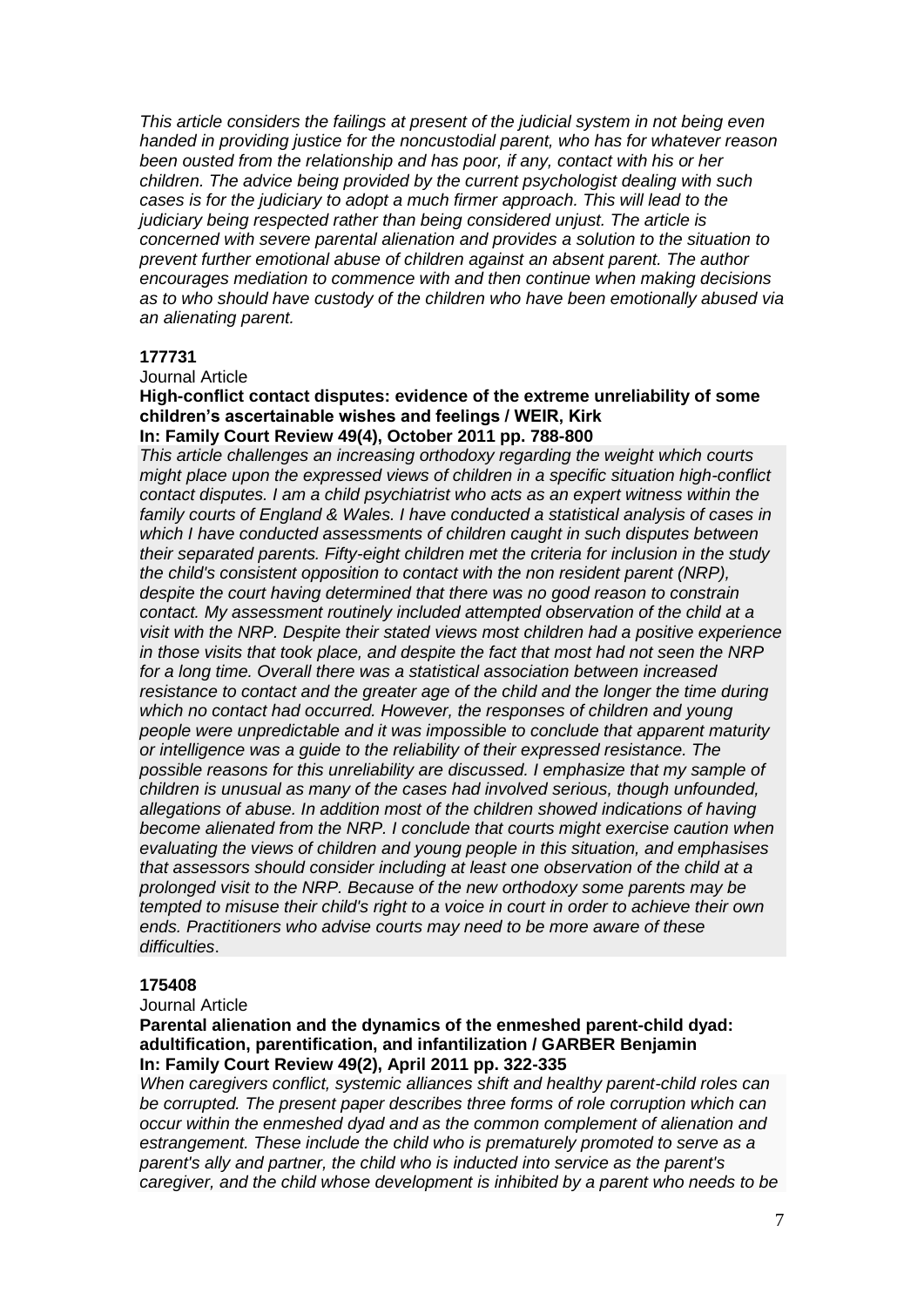*needed. These dynamics—adultification, parentification and infantilization, respectively—are each illustrated with brief case material. Family law professionals and clinicians alike are encouraged to conceptualize these dynamics as they occur within an imbalanced family system and thereby to craft interventions which intend to re-establish healthy roles. Some such interventions are reviewed and presented as one part of the constellation of services necessary for the triangulated child.*

#### **Birnbaum, Rachel & Bala, Nicholas TOWARD THE DIFFERENTIATION OF HIGH-CONFLICT FAMILIES: AN ANALYSIS OF SOCIAL SCIENCE RESEARCH AND CANADIAN CASE LAW Family Court Review 48(3), 2010 pp. 403-416**

*Social science research and the courts have begun to recognize the special challenges posed by "high-conflict" separations for children and the justice system. The use of "high conflict" terminology by social science researchers and the courts has increased dramatically over the past decade. This is an important development, but the term is often used vaguely and to characterize very different types of cases. An analysis of Canadian case law reveals that some judges are starting to differentiate between various degrees and types of high conflict. Often this judicial differentiation is implicit and occurs without full articulation of the factors that are taken into account in applying different remedies. There is a need for the development of more refined, explicit analytical concepts for the identification and differentiation of various types of high conflict cases. Empirically driven social science research can assist mental health professionals, lawyers and the courts in better understanding these cases and providing the most appropriate interventions. As a tentative scheme for differentiating cases, we propose distinguishing between high conflict cases where there is: (1) poor communication; (2) domestic violence; and (3) alienation. Further, there must be a differentiation between cases where one parent is a primary instigator for the conflict or abuse, and those where both parents bear significant responsibility.*

### **178685**

Journal Article

# **Parental alienation disorder: why label children with a mental diagnosis? / WALKER, Lenore & SHAPIRO, David**

### **In: Journal of Child Custody 7(4), 2010 pp. 266-286**

*The proposal to include Parental Alienation Disorder (PAD) in the new proposed Diagnostic and Statistical Manual of Mental Disorders, Fifth Edition (DSM-V) creates a host of problems. The first major problem is the labeling of children with a mental disorder who may simply be reacting with anger to the changes in their lives from the separation and divorce of their parents by rejecting one parent and aligning with the other. Diagnosis may bring with it shame and have a chilling impact on parents report of domestic violence. Although proponents of PAD are aware that it is inappropriate to diagnose children who have been exposed to child abuse and/or domestic violence with PAD, they do not clarify how to make such differential diagnoses. It is suggested that there are insufficient empirical data to differentiate abused and traumatized children from those who are alienated or estranged from the rejected parent. Nor are there sufficient scientific data to account for other child vulnerabilities such as neurological immaturity, Attention-Deficit/Hyperactivity Disorder (ADHD), other anxiety and mood disorders, or oppositional defiant disorder. There are too few comparisons between the risks and benefits of adding a new diagnosis of childhood disorders to justify its inclusion in the DSM-V. Appropriate intervention strategies recommended for PAD children include contact with the rejected parent, which differ widely from trauma victim/survivors who need assurance of safety and healing before contact is re-established. Ethical standards that may be impacted by this new*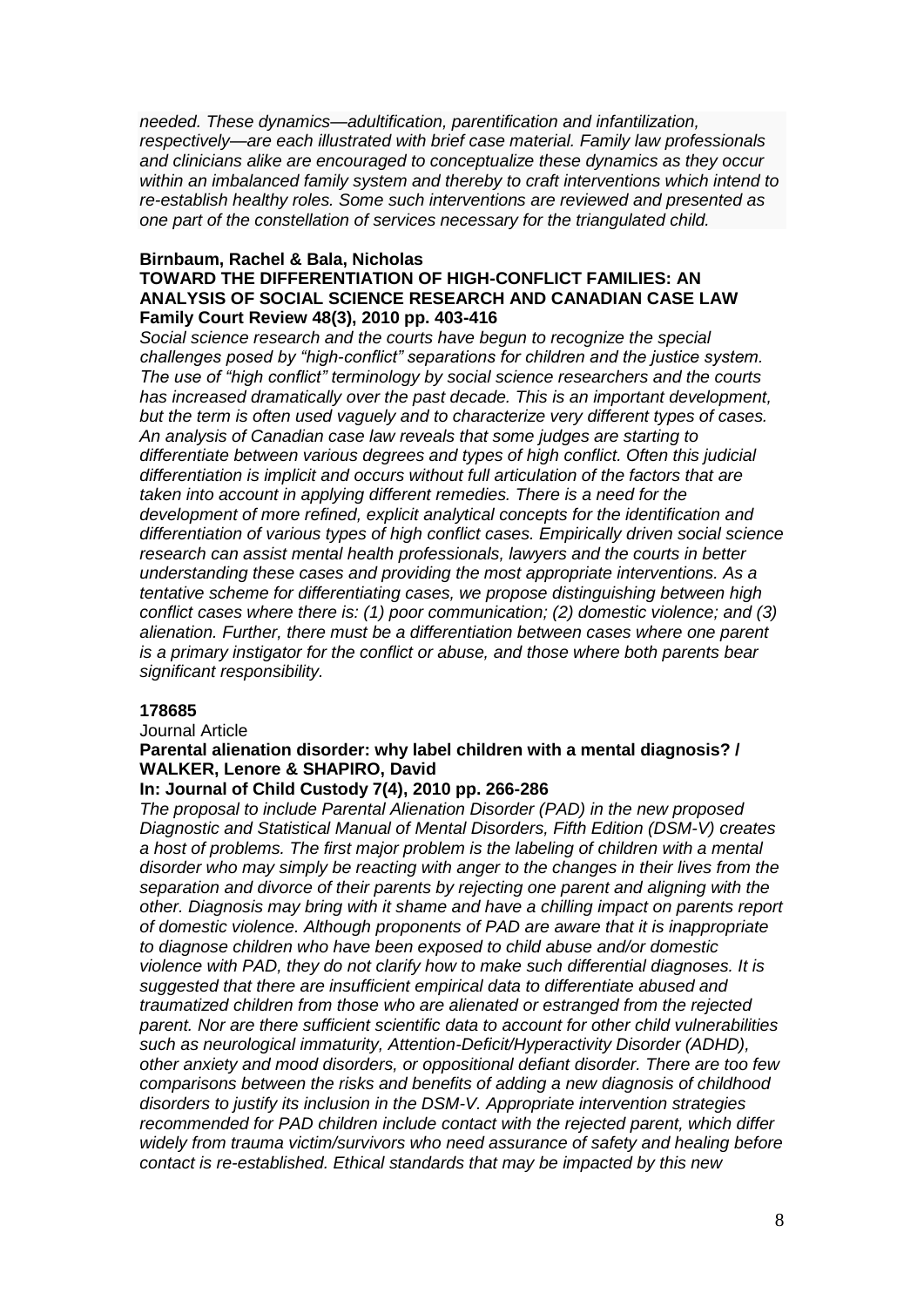*diagnosis and admissibility issues raised by its predecessor, Parental Alienation Syndrome (PAS), are also discussed by the authors.*

## **171894**

#### Journal Article

#### **Attachment theory and parental alienation / LOWENSTEIN, Ludwig In: Journal of Divorce and Remarriage 51(3), 2010 pp. 157-168**

*Following an acrimonious divorce or separation, arguments are frequently presented as to why a child should not be with a nonresident parent. The custodial parent, whether a father or a mother, uses the concept of a child being attached to himself or herself and therefore this should prevent the child from having actual or reasonable contact with the absent parent. This view is based on antagonism between the former partners rather than the importance of the attachment theory being relevant. The attachment theory is also used to discredit the intentions of the noncustodial parent. This is especially the case for the younger child. With older children this is not likely to be as relevant. The history of the development of the attachment theory commencing with Bowlby and Ainsworth is presented, and the counterarguments are also presented. Attachment to the mother is obviously important initially but attachment to the father is equally important to the child and such bonding is likely to lead to positive emotional and behavioral development. It is therefore argued that both fathers and mothers have an important role to play and are, or should be, responsible for the rearing of children. The acrimony between the couple should not be considered as relevant as it is, in fact, the real reason why attachment theory is used against a nonresident parent.*

#### **182898**

Journal Article

# **Family bridges: using insights from social science to reconnect parents and alienated children / WARSHAK, Richard**

#### **In: Family Court Review 48(1), January 2010 pp. 48-80**

*This article describes an innovative educational and experiential program, Family Bridges: A Workshop for Troubled and Alienated Parent-Child RelationshipsTM, that draws on social science research to help severely and unreasonably alienated children and adolescents adjust to court orders that place them with a parent they claim to hate or fear. The article examines the benefits and drawbacks of available options for helping alienated children and controversies and ethical issues regarding coercion of children by parents and courts. The program's goals, principles, structure, procedures, syllabus, limitations, and preliminary outcomes are presented. At the workshop's conclusion, 22 of 23 children, all of whom had failed experiences with counseling prior to enrollment, restored a positive relationship with the rejected parent. At follow-up, 18 of the 22 children maintained their gains; those who relapsed had premature contact with the alienating parent*.

### **Fidler, Barbara Jo & Bala, Nicholas CHILDREN RESISTING POSTSEPARATION CONTACT WITH A PARENT: CONCEPTS, CONTROVERSIES, AND CONUNDRUMS Family Court Review 48(1), 2010 pp. 10-47**

*This article provides an overview of the key concepts, themes, issues, and possible mental health and legal interventions related to children's postseparation resistance to having contact with one parent. We maintain that the too often strongly gendered polemic on alienation and abuse is polarizing and needs to be replaced with a more nuanced and balanced discussion that recognizes the complexity of the issues so that the needs of children and families can be better met. This article reviews the historical development of the concept of alienation; discusses the causes, dynamics, and differentiation of various types of parent child contact problems; and summarizes*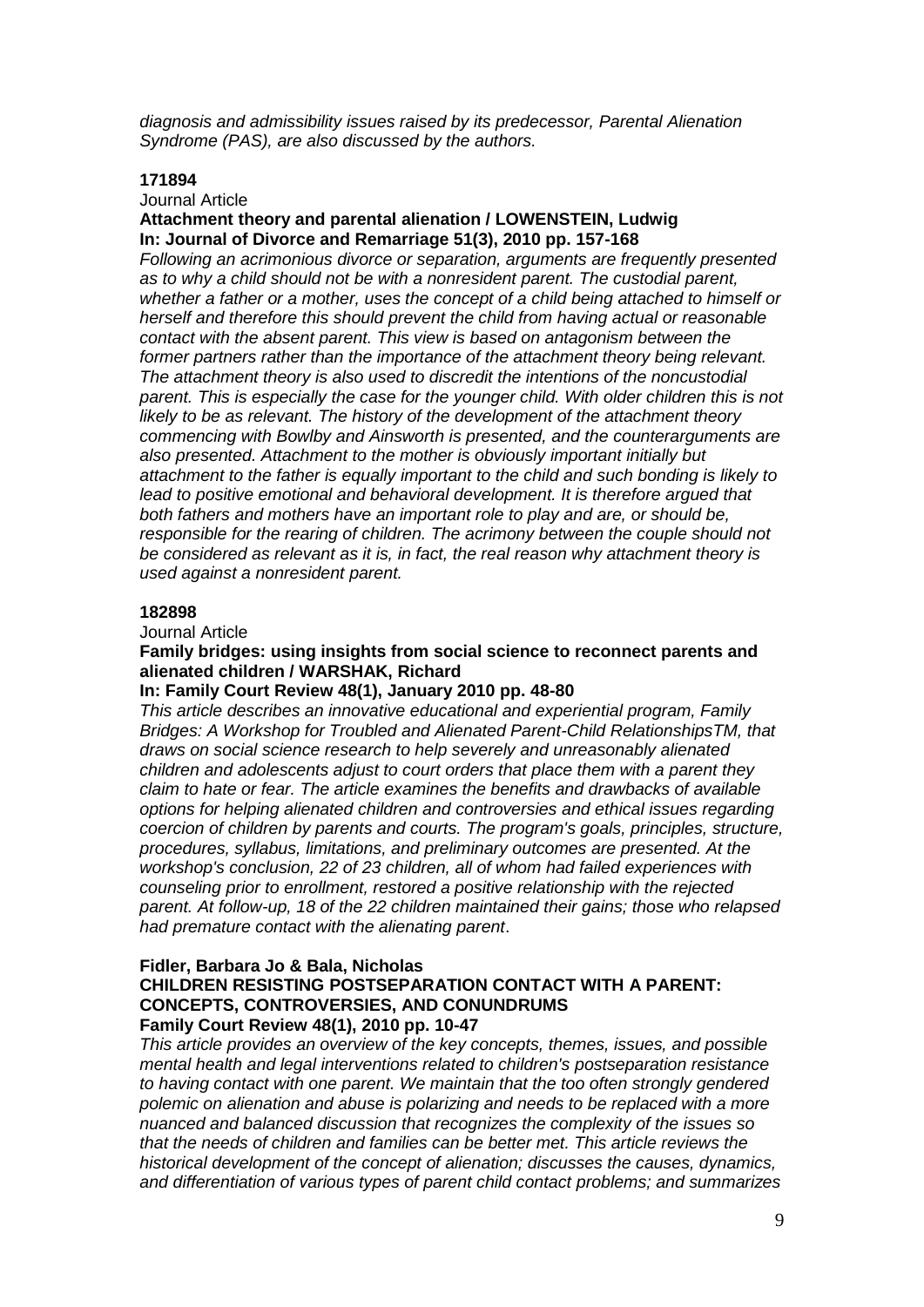*the literature on the impact of alienation on children. These are complex cases. A significant portion of the cases in which alienation is alleged are not in fact alienation cases; for those where alienation is present, interventions will vary depending on the degree of the alienation. More severe alienation cases are unlikely to be responsive to therapeutic or psycho-educational interventions in the absence of either a temporary interruption of contact between the child and the alienating parent or a more permanent custody reversal. We conclude with a summary of recommendations for practice and policy, including the need for early identification and intervention to prevent the development of severe cases, interdisciplinary collaboration and further development and research of interventions*.

### **185253**

# **Jaffe, Peter G.; Ashbourne, Dan & Mamo, Alfred A. EARLY IDENTIFICATION AND PREVENTION OF PARENT–CHILD ALIENATION: A FRAMEWORK FOR BALANCING RISKS AND BENEFITS OF INTERVENTION Family Court Review 48(1) 2010 pp. 136-152**

*Offers a new framework to prevent parental alienation occurring.*

### **Bala, Nicholas; Hunt, Suzanne & McCarney, Carolyn PARENTAL ALIENATION: CANADIAN COURT CASES 1989–2008 Family Court Review 48(1) 2010 pp. 164-179** *This article looks at the role of parental alienation in the Canadian family law system.*

**196496**

# **Friedlander, Steven & Walters, Marjorie Gans WHEN A CHILD REJECTS A PARENT: TAILORING THE INTERVENTION TO FIT THE PROBLEM Family Court Review 48(1), 2010 pp. 98-111**

*Looks at Multi-Modal Family Intervention (MMFI)*

### **183855**

# Books/Monographs **The scientific basis of child custody decisions / GALATZER-LEVY, Robert; KRAUS, Louis & GALATZER-LEVY, Jeanne Hoboken, NJ: John Wiley, 2009**

*The legal system requires mental health professionals to provide research summaries to support their evaluations in child custody cases. Contributions from leading developmental researchers, legal professionals, and clinicians describe how scientific evidence is properly used in court. The Second Edition adds chapters on family observation, parental alienation, and sexual abuse.* 

### **192784**

Books/Monographs **In the name of the child: a developmental approach to understanding and helping children of conflicted and violent divorce / JOHNSTON, Janet; ROSEBY, Vivienne & KUEHNLE, Kathryn (2nd ed.) New York, NY: Springer Publishing, 2009**

*The fully updated and revised edition of In the Name of the Child examines both the immediate and long-term effects of high-conflict divorce on children. By combining three decades of research with clinical experience, the authors trace the developmental problems affecting very young children through adolescence and adulthood, paying special attention to the impact of family violence and the dynamics of parental alienation.*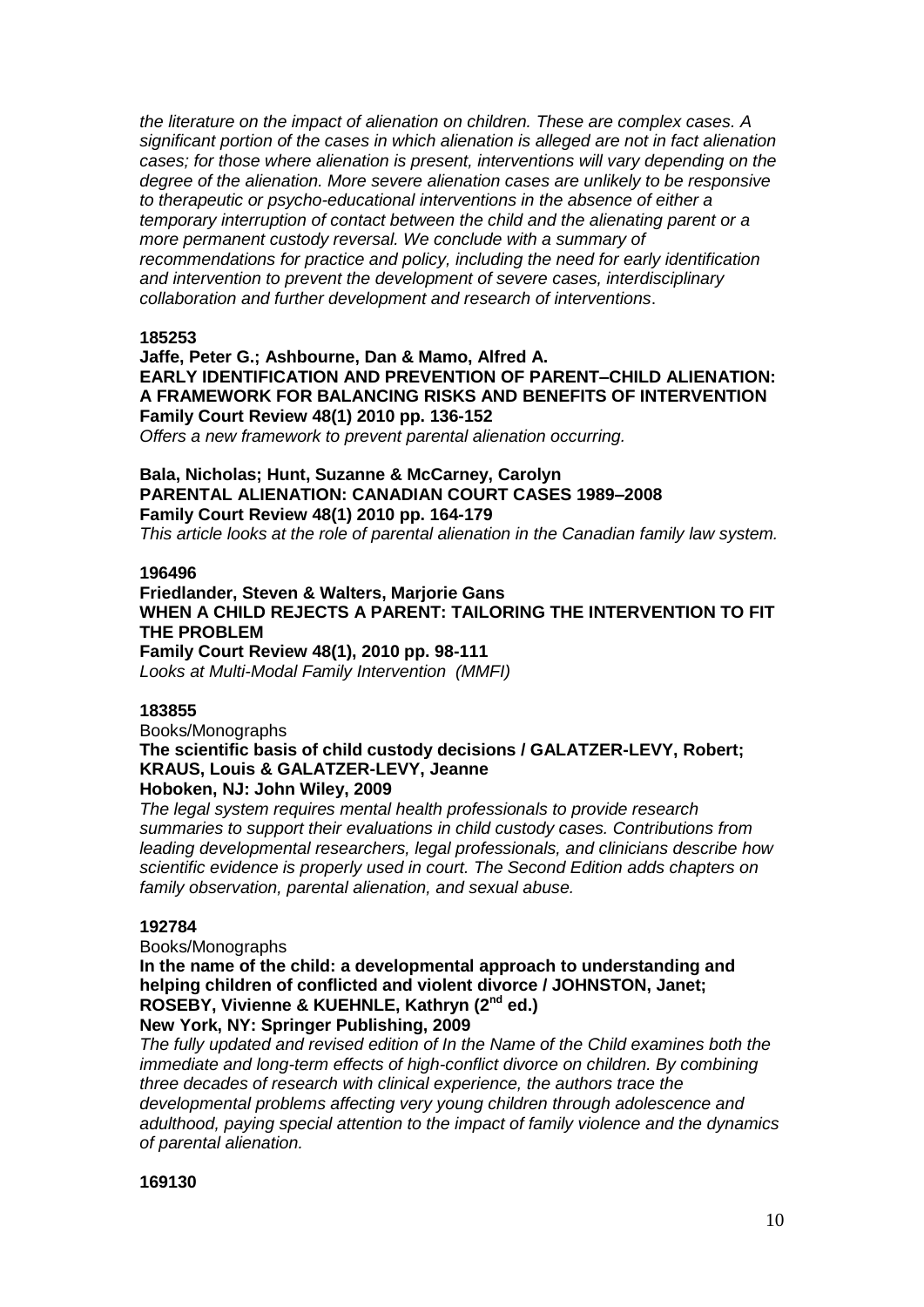#### Journal Article

# **Implacable hostility leading to parental alienation / LOWENSTEIN, Ludwig In: Justice of the Peace 22/3/2008 pp. 185-187**

*The author provides twenty four strategies for reducing the destructive effects of parental alienation and parental alienation syndrome. There is emphasis on seeking to provide good mediation and good contact between the non custodial parent and his/her child/children.*

#### **169128**

### Journal Article **Reducing the hostility / LOWENSTEIN, Ludwig In; Justice of the Peace 17/5/2008 pp. 322-324**

*The author provides twenty four strategies for reducing the destructive effects of parental alienation and parental alienation syndrome. There is emphasis on seeking to provide good mediation and good contact between the non custodial parent and his/her child/children.*

# **184064**

Journal Article

## **A stepwise approach to evaluating for Parental Alienation Syndrome / ELLIS, Elizabeth**

## **In: Journal of Child Custody 4(1-2), 2008 pp. 55-78**

*Parental alienation syndrome continues to be a term that is widely used in child custody conflicts but which is also controversial. Previous authors have defined the term but have not established a standardized assessment process for PAS. The author emphasizes the importance of focusing on the child's behavior, then proceeding through a three step process: (1) determining if the refusal of contact with the parent is extreme and the alienation is severe, (2) determining if there is no basis for the extreme fear and anger toward the parent, (3) then determining if the child meets at least 10 of the 15 criteria that are proposed. The assessment process for each of the 15 criteria is outlined in detail with examples of each. Novel strategies and interview questions are suggested. The author includes a supplemental section for interview techniques that might be used with the alienating parent.*

### **164541**

Journal Article

# **Confusion and controversy in parental alienation / CLARKSON, Hugh; CLARKSON, Dale.** - **2007**

### **In: Journal of Social Welfare and Family Law 29(3** - **4), 2007 265-275**

*There is considerable confusion and debate about the best way to describe those cases where a child refuses to have further contact with one parent following parental separation. There are advocates for a syndromal approach and advocates for a continuum approach. Moreover, there is also confusion between descriptions and explanations in the relevant literature. Such confusion has caused problems for the courts when evaluating expert evidence. This article reviews the available descriptions and explanatory formulations that have been proposed.* 

# **191314**

Journal Article

### **Parental alienation syndrome: breaking the ties that bind / BAKER, Amy New York, NY: W W Norton, 2007**

*Parental Alienation Syndrome (PAS) occurs when divorcing parents use children as pawns, trying to turn the child against the other parent. This book examines the impact of PAS on adults and offers strategies and hope for dealing with the long-term effects*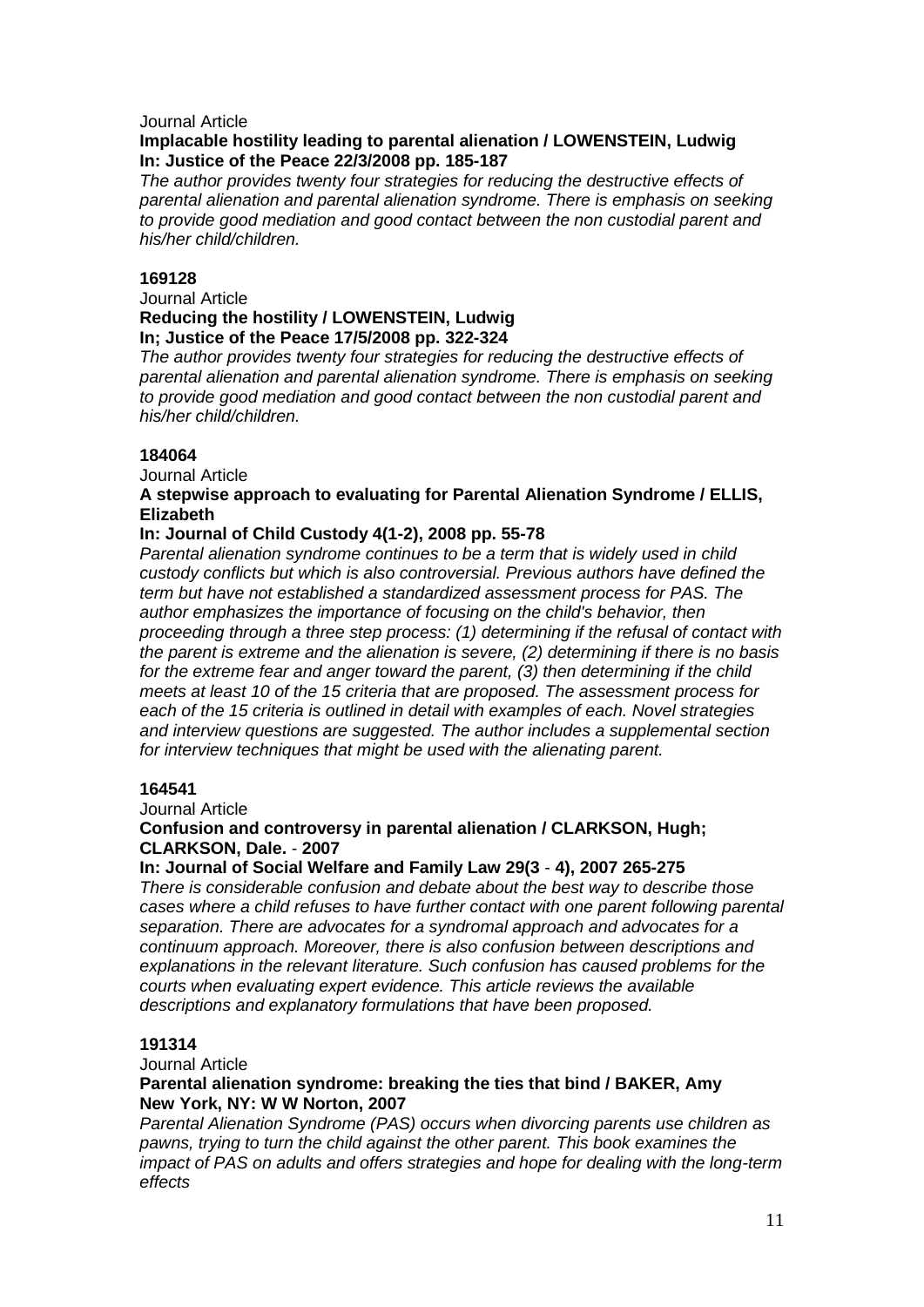Journal Article **CONCEPTUALIZING VISITATION RESISTANCE AND REFUSAL IN THE CONTEXT OF PARENTAL CONFLICT, SEPARATION, AND DIVORCE / Garber, Benjamin D.**

# **In: Family Court Review 45(4) 2007 pp. 588-599**

*A child's visitation resistance and refusal (VRR) in the context of parental separation, divorce, and post-divorce litigation must not prematurely be interpreted as evidence of alienation, a conclusion which can be as detrimental to the family system as it is ill founded. The present article proposes a child-centered, developmentally informed heuristic with which forensic evaluators might begin to more uniformly approach the potential causes of and remedies for VRR. An attachment-based, step-wise decision tree is described together with an overview of the remedies presently believed most appropriate to each. Recommendations for empirical study of the multiple convergent dynamics which determine VRR and establishment of corresponding interventions follow.*

### **159377**

### Books/Monographs **QLK XXK N BLISS**

**Parental alienation, how to understand and address parental alienation resulting from acrimonious divorce or separation / LOWENSTEIN, Ludwig.** - **Lyme Regis: Russell House Publishing, 2007. 208p. ISBN 978-1905541102**  *Drawing on international research, this book discusses the problems and suffering encountered by parents and their children when parental alienation occurs and identifies the signs of Parental Alienation Syndrome (PA S).* 

#### **176029**

Journal Article

**Alienated children and parental separation: legal responses in Canada's family courts / BALA, Nicholas & FIDLER, Barbara-Jo In: Queen's Law Journal 33(1), 2007 pp. 79-137**

*Looks at the approach to cases involving parental alienation in Canada.*

### **156221**

Journal Article

# **Unadulterated Arrogance: Autopsy of the Narcissistic Parental Alienator / SUMMERS, David; SUMMERS, Collette.** - **2006**

**In: American Journal of Family Therapy 34(5), October-December 2006 399-428**  *This article guides professionals to recognize and gain insight of the inner dynamics and profile of the narcissist and the chronic parental alienator, particularly within the context of a divorce or custody dispute. It covers and exposes the commonalities of both their modus operandi and characteristics. Parental Alienation stems from intolerance, denigration, prejudice, and deep-seated dysfunction. The Narcissistic Parental Alienator is one who systematically deceives and turns their own children into little abuser proxies. Narcissists lie, manipulate, and speak in mixed messages. All too often mental health and legal professionals and judges do not listen to the target parent and they are fooled or tolerate Narcissistic Parental Alienators out of faith, trust and a sense of fairness. The Narcissistic Parental Alienator's deceit and defiance must be recognized and seen for what it is. Evaluators, courts, and therapists, at that point, should consider this danger directly and act swiftly.* 

### **157247**

Dissertations/Theses **The alienated and aligned child: a best evidence review / COLDHAM, Paul**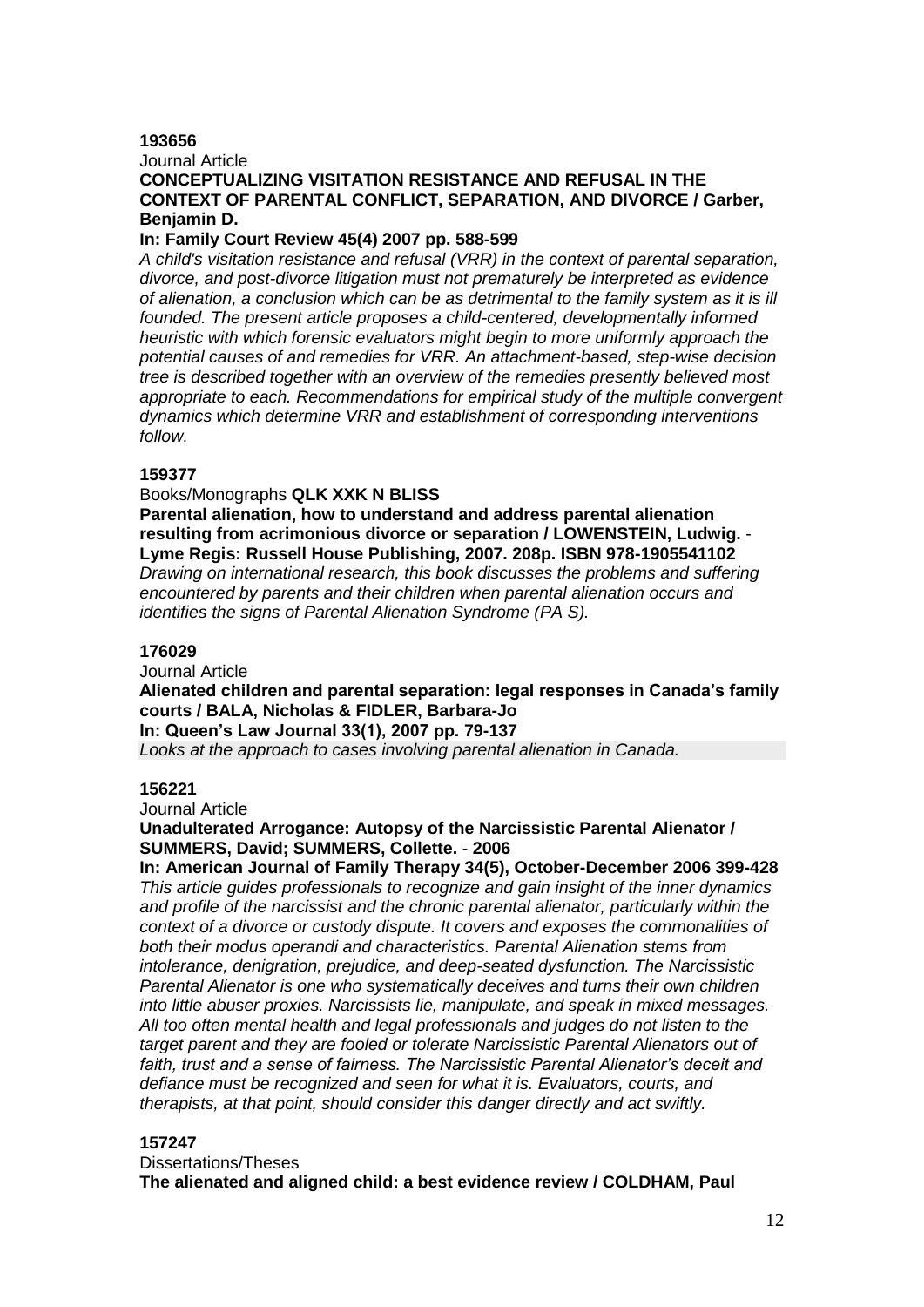### **Northumbria University, 2006**

*This review explores what is known from the research evidence regarding a phenomenon apparent within the family courts. Some children of separated parents are observed to develop extreme alignments with one parent and reject the other parent without ambivalence or remorse and often without any apparent good reason. This occurs in the context of parental disputes over residence and contact in respect of the children of separated and divorced parents.*

### **195382**

# Journal Article

# **Patterns of parental alienation syndrome: a qualitative study of adults who were alienated from a parent as a child / BAKER, Amy**

# **In: American Journal of Famiyl Therapy 34(1), 2006 pp. 63-78**

*A qualitative retrospective study was conducted on 40 adults who experienced parental alienation as a child. Individuals participated in one-hour, semi-structured interviews. Audiotapes were transcribed verbatim and submitted to a content analysis for primary themes and patterns. Findings pertaining to the process of alienation from the targeted parent were analysed for this article. Results revealed three distinct patterns of alienation (1) narcissistic alienating mothers in divorced families, (2) narcissistic alienating mothers in intact families, and (3) abusive/rejecting alienating mothers and fathers. Each of these patterns is described in detail along with five additional notable findings: (1) Alcoholism, maltreatment, and personality disorders co-occurred in most of the alienating families, (2) parental alienation occurred in intact families, (3) parental occurred in non-litigious divorced families, (4) some of the targeted parents appeared to play a role in their own alienation, and (5) the alienation was not always completely internalised. The clinical and practical implications of these findings are discussed.*

### **Blank, G. Kim & Ney, Tara**

# **THE (DE)CONSTRUCTION OF CONFLICT IN DIVORCE LITIGATION: A DISCURSIVE CRITIQUE OF "PARENTAL ALIENATION SYNDROME" AND "THE ALIENATED CHILD"**

# **Family Court Review 44(1), 2006 pp. 135-148**

*In high-conflict divorce litigation involving custody and access, mental-health professionals are often used to assess the case and make recommendations. Using Foucauldian theories of discourse, this article suggests that these assessments, which are intended to resolve the conflict or offer profitable information, often participate in the conflict by constructing assessments and diagnoses that fit with legal discourse, and thus with the outcomes of adversarial-styled rulings and ideologically driven interests. This article suggests that so long as such professionals are driven by the privileged discourse of law and psychology/psychiatry, the best interests of those at the center of the conflict can have their experience co-opted by the iatrogenic features of these discourses.*

# **Johnston, Janet R.; Lee, Soyoung; Olesen, Nancy W. & Walters, Marjorie G. ALLEGATIONS AND SUBSTANTIATIONS OF ABUSE IN CUSTODY-DISPUTING FAMILIES**

# **Family Court Review 43(2), 2005 pp. 283-294**

*In this study of 120 divorced families referred for child custody evaluations and custody counseling, multiple allegations of child abuse, neglect, and family violence were raised in the majority of cases. About half of the alleged abuse was substantiated in some way with one fourth involving abuse perpetrated by both parents. Different kinds of allegations were raised against mothers compared with*  fathers. Implications of these findings for social policy, family court interventions, and *the provision of coordinated services within the community are discussed*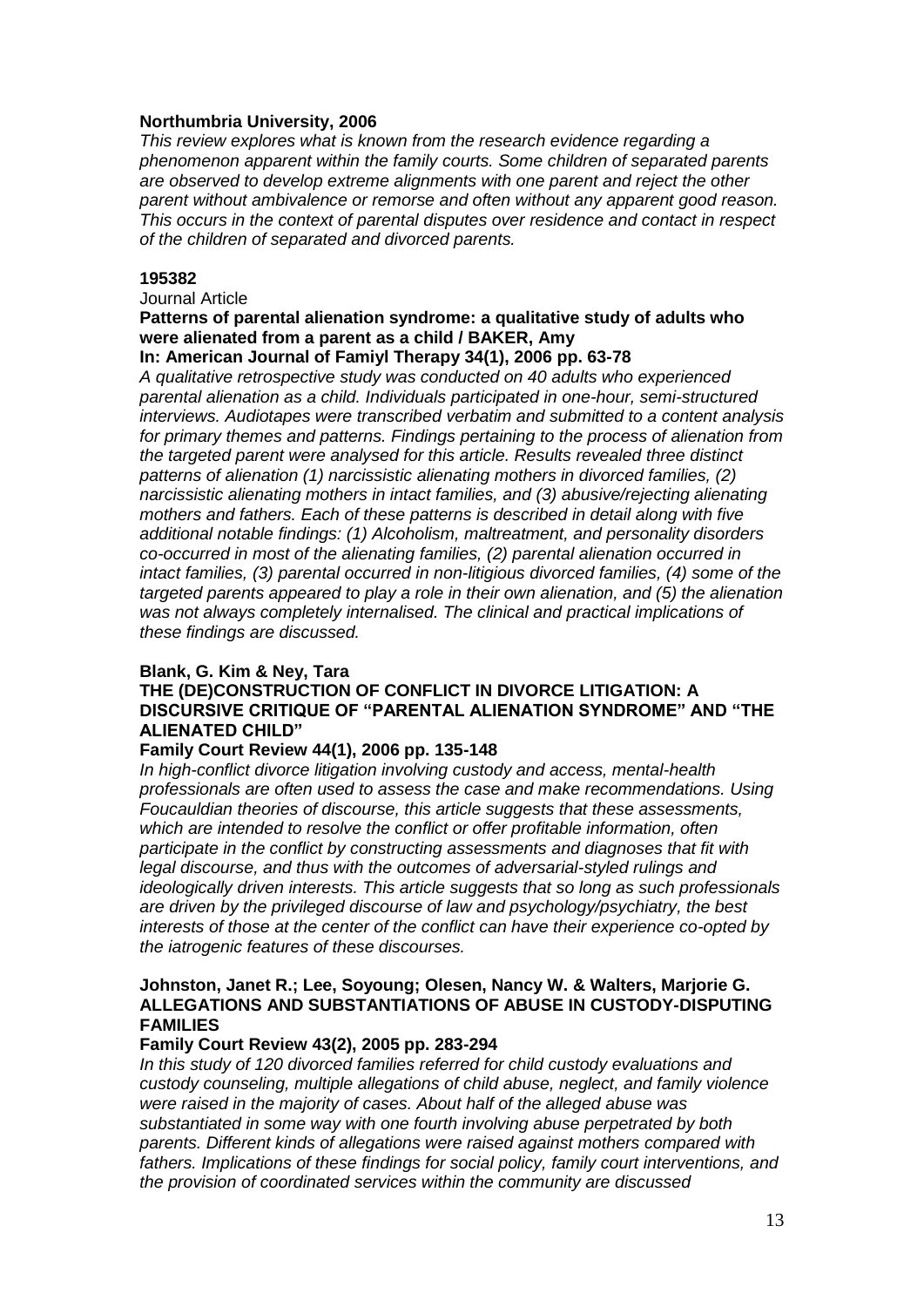Journal Article

**Is it alienating parenting, role reversal or child abuse? A study of children's rejection of a parent in child custody disputes / JOHNSTON, Janet; WALTER, Marjorie & OLESEN, Nancy**

# **In: Journal of Emotional Abuse 5(4), 2005 pp. 191-218**

*This study of custody disputing families tests competing hypothesis about the correlates of children's alignment with one parent and rejection of the other. Hypotheses include: parental alienation by the aligned parent; abuse by the rejected parent; and boundary diffision or role reversal in the family.*

### **Neff, Ron & Cooper, Kat PARENTAL CONFLICT RESOLUTION Family Court Review 42(1), 2004 pp. 99-114**

*Six-, 12-, and 15-month follow-up data are presented evaluating a program for highconflict parents. Funded by a grant from Health and Human Services, the program's content reflects an extensive review of research literature, including the relevant literature on personality disorders. Introduced in Phoenix, Arizona in October 1999, the program has served more than 1,000 families in several jurisdictions. Whereas other programs for entrenched, high-conflict cases are typically time intensive, involving 2 to 6 months, this is a one-time 4-hour program. As such, the authors are heartened to report a surprisingly positive—and enduring—response from the parents.*

# **Neilson, Linda C. ASSESSING MUTUAL PARTNER-ABUSE CLAIMS IN CHILD CUSTODY AND ACCESS CASES**

### **Family Court Review 42(3), 2004 pp. 411-438**

*This article explores issues associated with mutual claims of domestic violence in the context of research on gender and violence, and in the context of litigation tactics commonly employed by perpetrators in child custody and access cases. Quotations from parents involved in such cases illustrate why accurate assessment of mutual cliams requires complete information about social context and the analysis of patterns of domination, power and control in the relationship over time. Recent developments in Canadian law ought to enhance the ability of judges to take such evidence into account. The article aims to provide a lens through which to understand and assess such cases.*

### **168109**

Journal Article **Commentary on Kelly and Johnston's 'The alienated child' / GARDNER, Richard**

**In: Family Court Review 42(4), 2004 pp. 611-621**

*Offers thoughts on Kelly and Johnston's article - catalogued at 165080*

# **169122**

Journal Article

# **Problems suffered by children due to the effects of Parental Alienation Syndrome (PAS) / LOWENSTEIN, Ludwig**

**In: Justice of the Peace 15/6/2002 pp. 464-466**

*Describes the impact that relationship break-ups and adverse alienation procedures have on the child or children from damaged relationships.*

# **134351**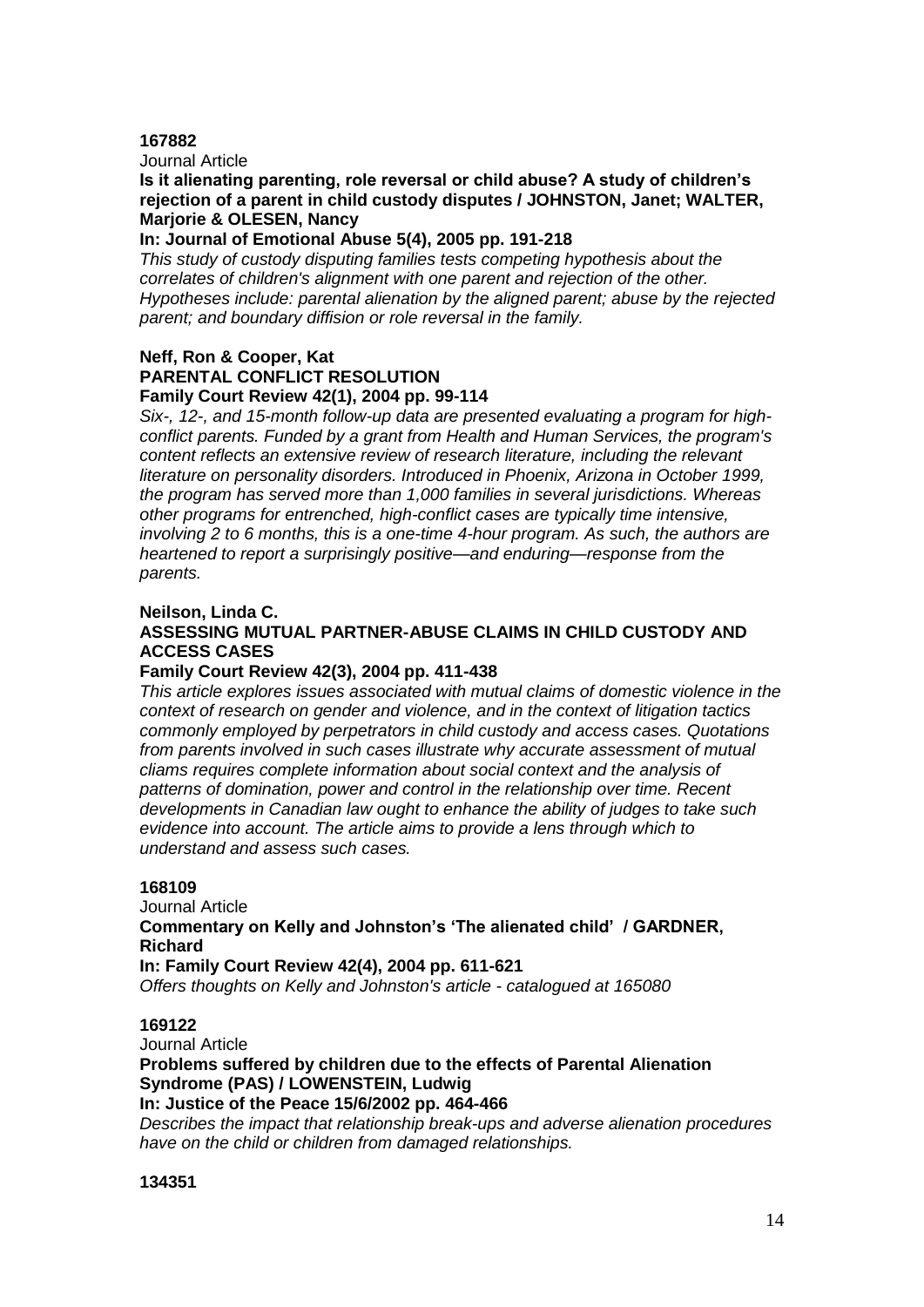### Journal Article

# **Parental Alienation Syndrome and UK family courts Part 2 / HOBBS, Tony In: Family Law, May 2002 pp. 381-387**

*Continues from 134065 and discusses the legal issues where one parent has inappropriately influenced the child(ren) of a broken marriage against contact with the non-residential parent. The Court of Appeal has acknowledged the existence of parental alienation syndrome*

### **134065**

Journal Article

# **Parental Alienation syndrome and UK family courts Part 1 / HOBBS, Tony In: Family Law, March 2002 pp. 182-189**

*Parental alienation syndrome (PAS) is a psychological form of child abuse where one parent seeks, deliberately or not, to alienate their children from the other parent. This can become acute when contact orders following divorce are being decided by the courts. This article discusses the medico-legal status. Continued at 134351*

### **Stoltz, Jo-Anne M. & Ney, Tara RESISTANCE TO VISITATION Family Court Review 40(2), 2002 pp. 220-231**

*The authors argue that current formulations of the problem of resistance to visitation in separation and divorce are conceptually weak because they fail to take into account the adversarial influence of the legal paradigm. First- and second-order change theory is used to clarify the problem, and a new formulation is proposed that shifts the focus from the parent and/or child exclusively to the resistance dynamic as a whole. General guidelines for intervention are proposed based on a holistic, participatory model that takes into account the tensions involved in working toward compliance while upholding the best interests of the child.*

# **Lample, Anita K.**

# **ASSESSING FOR ALIENATION AND ACCESS IN CHILD CUSTODY CASES Family Court Review 40(2), 2002 pp. 232-235**

*Alienated children in high-conflict (HC) custody cases differ from nonalienated children in HC custody cases. Efforts to assess and differentiate between the children should focus first, on establishing what differences do exist and then on what psychometrics are of most help in the assessment. Five categories of HC children and areas where HC children are all alike and where alienated and nonalienated children differ are reviewed. Psychometrics appropriate for the tasks of research and evaluation are proposed*.

# **168246**

Journal Article

# **Legal and psychological management of cases with an alienated child / SULLIVAN, Matthew & KELLY, Joan**

# **In: Family Court Review 39(3), July 2001 pp. 299-315**

*Cases entering the family court with an alienated child require intensive and coordinated case management to intervene effectively. It is critical to link the authority of the court with the delivery of mental health services to address the complex systemic factors that may entrench a chilďs unwarranted rejection of a parent. This article provides principles of legal and psychological case management for families with an alienated child, followed by various structural interventions, including sample court orders, for managing these cases as they progress through the family court process. Finally, criteria for making custody recommendations in the most severe cases of child alienation are provided.*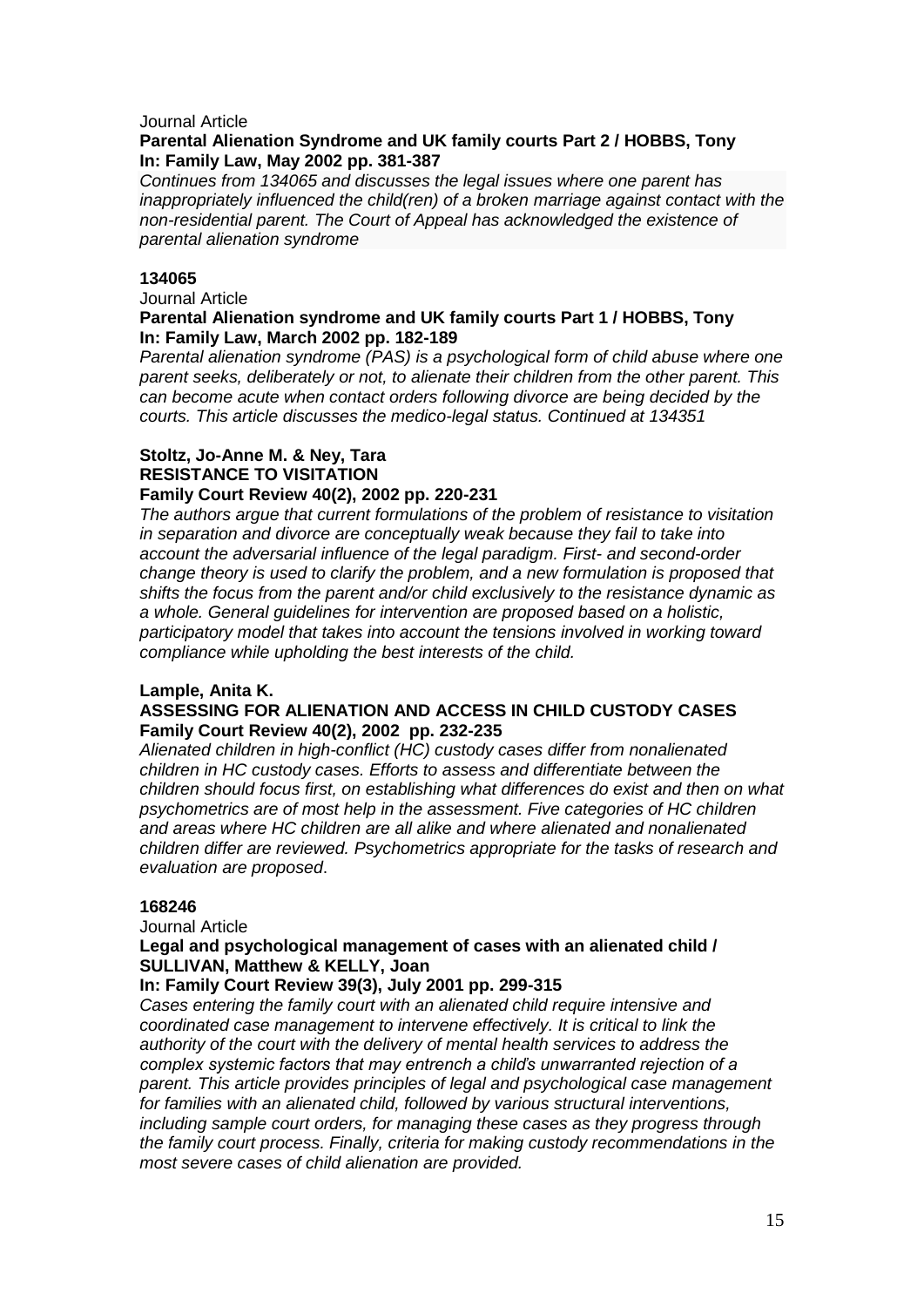#### Journal Article

# **The alienated child, a reformulation of parental alienation syndrome / KELLY, Joan; JOHNSTON, Janet.** - **2001**

## **In: Family Court Review 39(3), 2001 249-266**

*This article discusses controversies and problems with parental alienation syndrome. A reformulation focusing on the alienated child is proposed, and these children and clearly distinguished from other children who resist or refuse contact with a parent following separation or divorce for a variety of normal, expectable reasons, including*  estrangement. A systematic array of contributing factors are described that can *create and/or consolidate alienation in children, including intense marital conflict, a humiliating separation, parental personalities and behaviours, protracted litigation and professional mismanagement. These factors are understood in the context of the child's capacities and vulnerabilities.*

#### **James Williams, Justice R. SHOULD JUDGES CLOSE THE GATE ON PAS AND PA? Family Court Review 39(3), 2001 pp. 267-281**

*Parental Alienation Syndrome and Parental Alienation are evolving clinical concepts. They are controversial. Their limits, the limits of the legal system, and recent developments in the use and admissibility of expert evidence call into question the appropriateness of their use within the trial process.*

# **197529**

#### **Zirogiannis, Lewis EVIDENTIARY ISSUES WITH PARENTAL ALIENATION SYNDROME Family Court Review 39(3), 2001 pp. 334-343**

*Expert testimony on unsubstantiated social science syndromes such as the Parental Alienation Syndrome (PAS) has been increasingly admitted in courtrooms across the United States. This is a problem because a trier of fact is making a determination based on theories that are inaccurate or incorrect. To remedy this, the standards of admissibility for expert testimony must be heightened. The broad discretion given to trial judges in determining admissibility should be reevaluated and a new rule of evidence for social science testimony should be adopted.*

## **168247**

Journal Article

#### **Therapeutic work with alienated children and their families/ JOHNSTON, Janet; GANS WALTERS, Marjorie & FRIEDLANDER, Steven In: Family Court Review 39(3), 2001 pp. 316-333**

*This article describes goals and strategies for family-focused counseling and therapy when children are alienated from a parent after separation and divorce. The* 

*confidential intervention takes place within a legally defined contract and is based on a careful assessment of the dynamics of the multiple factors that contribute to the alienation and how the chilďs development is affected. Strategies for forming multiple therapeutic alliances with often reluctant, recalcitrant, and polarized parents are discussed together with ways of helping the child directly.*

# **168245**

Journal Article **Assessing for alienation in child custody and access evaluations / LEE, Margaret & OLESEN, Nancy**

**In: Family Court Review 39(3), 2001 pp. 282-298**

*In-depth child custody evaluations can be critical in forming an accurate understanding of families in which alienation of children is a concern. By integrating*